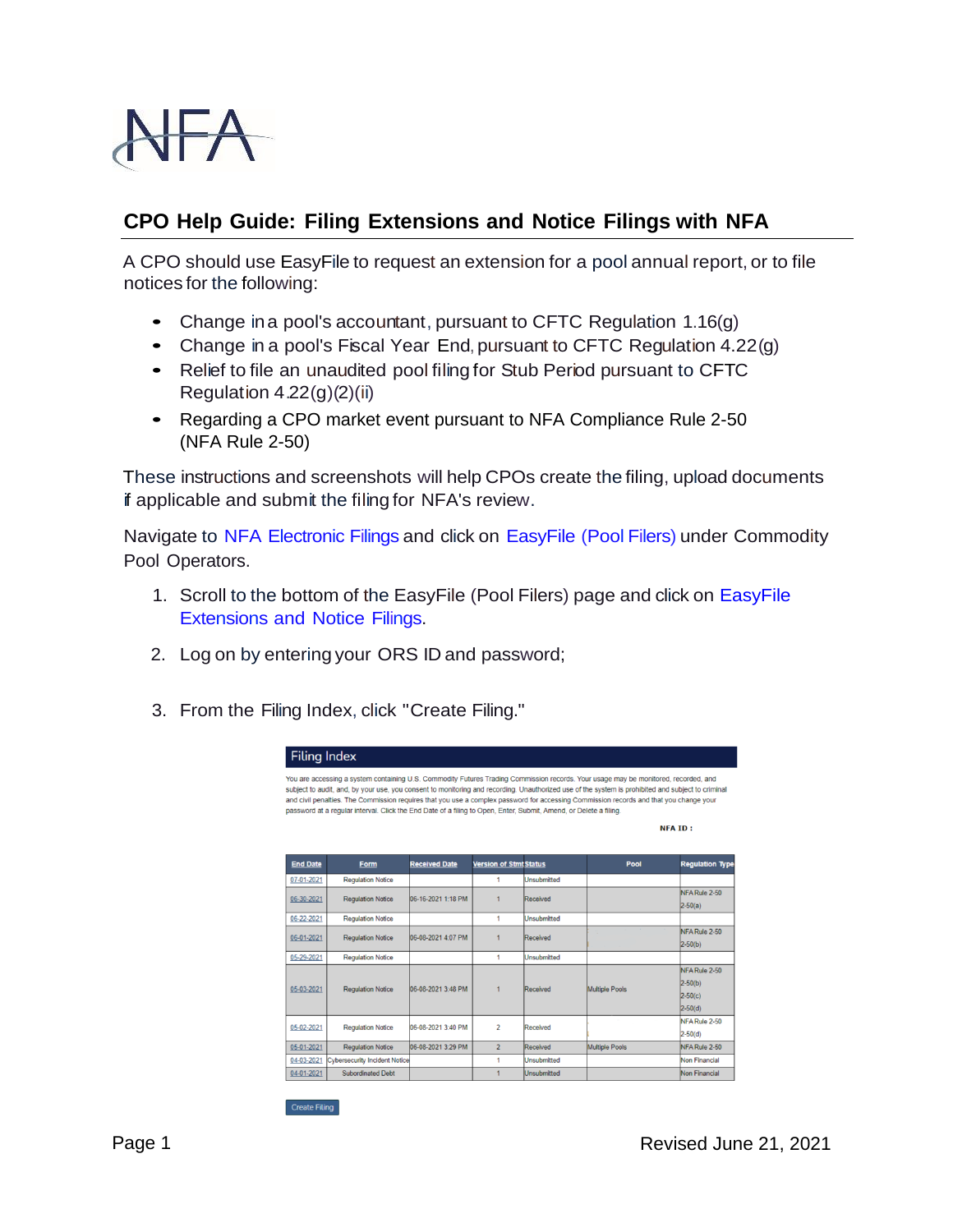4. Select the Form "Regulation Notice", which will default the Type to "Standard". Enter the End Date and click "Save". The End Date should be the date the request is created; however, please note that only one Notice can be filed for each End Date.

| <b>Create New Filing</b> |                                            |  |  |  |
|--------------------------|--------------------------------------------|--|--|--|
|                          | End Date must be earlier or equal to today |  |  |  |
| Form:                    | -- Select A Form --                        |  |  |  |
| Type:                    | Select Type                                |  |  |  |
| End Date:<br>mm/dd/yyyy  |                                            |  |  |  |
|                          | Cancel<br>Save                             |  |  |  |

5. The new Notice filing will be added to the Filing Index. Click on the End Date to open the Notice.

| <b>End Date</b> | <b>Form</b>              | <b>Received Date</b> | <b>Version of Stmt Status</b> |                    | <b>Pool</b> | <b>Regulation Type</b> |
|-----------------|--------------------------|----------------------|-------------------------------|--------------------|-------------|------------------------|
| 07-02-2021      | <b>Regulation Notice</b> |                      |                               | <b>Unsubmitted</b> |             |                        |
| 07-01-2021      | <b>Regulation Notice</b> |                      |                               | <b>Unsubmitted</b> |             |                        |
| 06-30-2021      | <b>Regulation Notice</b> | 06-16-2021 1:18 PM   |                               | Received           |             | NFA Rule 2-50          |
|                 |                          |                      |                               |                    |             | $2-50(a)$              |

6. Enter the "Beginning Date of Notice Impact", which should be the effective date if you are filing Notice to change the CPA or FYE. For extensions or Stub Period Relief, you should enter the date the request is created. For CPO market events pursuant to NFA Rule 2-50, you should enter the date of the event. Please note that only one Rule can be selected for each Notice.

| <b>Cover Page</b>                                                                                                                                                                                                                                                                                                                                                                                       |            |                |  |  |  |
|---------------------------------------------------------------------------------------------------------------------------------------------------------------------------------------------------------------------------------------------------------------------------------------------------------------------------------------------------------------------------------------------------------|------------|----------------|--|--|--|
|                                                                                                                                                                                                                                                                                                                                                                                                         | 07-02-2021 | <b>NFA ID:</b> |  |  |  |
| Previous                                                                                                                                                                                                                                                                                                                                                                                                | Ы<br>Save  | Next<br>▸      |  |  |  |
| <b>Beginning Date of Notice Impact:</b><br>$\overline{\bullet}$<br><b>CPO POOL NOTICE FILINGS</b><br>$\bigcirc$ 1.16(g) - Replacement of pool's CPA<br>$\bigcirc$ 4.22(f)(1) request for up to 90 days to file an annual PFS<br>$\bigcirc$ 4.22(f)(2) request for 90 day extension to file an annual PFS for a Fund of Funds<br>◯4.22(g) - Change in pool's FYE<br>◯4.22(g)(2)(ii) - Stub Period Relief |            |                |  |  |  |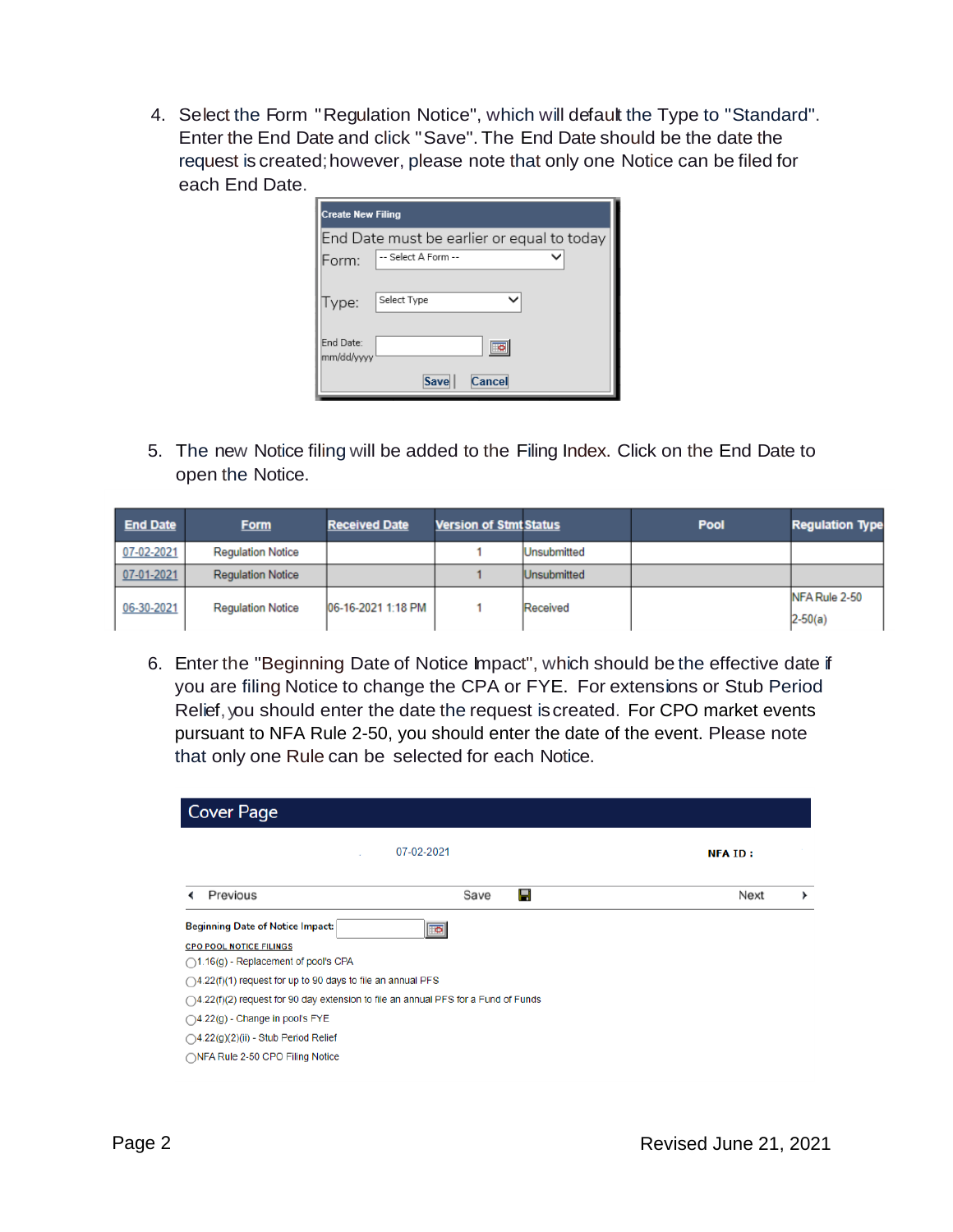7. Below the list of Notices, the firm should upload any applicable documents. For example, a CPO filing a 4.22(f)(1) extension request would upload both the firm letter and the CPA letter. Documents are required to be uploaded for all notices except for the Stub Period Relief.

> Please upload all applicable documents, and then select 'Next' to identify the specific pools. If you are filing for Stub Period Relief, you do not need to upload any documents and can simply select 'Next' to identify the specific pools. If you are filing the 2-50 CPO Filing Notice, please upload a summary of the event(s) experienced by the pool(s), including, if applicable, any monetary amount and whether or not participants have been notified.

| <b>Choose Files</b> No file chosen |                 |
|------------------------------------|-----------------|
|                                    | OR              |
|                                    | Drop files here |

8. Once done uploading documents, select "Next" to identify the specific pools for the Notice. Select the applicable pool(s) by clicking "Add," which will then open a drop-down list of the applicable pools.

| <b>Pools</b>                                                        |                |             |   |                       |    |
|---------------------------------------------------------------------|----------------|-------------|---|-----------------------|----|
|                                                                     | 08-01-2018     |             |   | <b>NFAID:</b>         |    |
| Previous<br>∢                                                       | Save           | Ч           |   | Next                  | ×. |
| <b>CPO POOL NOTICE FILINGS</b>                                      |                |             |   |                       |    |
| Add                                                                 |                | <b>POOL</b> |   |                       |    |
|                                                                     |                |             |   |                       |    |
|                                                                     |                |             |   |                       |    |
| Pools                                                               |                |             |   |                       |    |
| Select Pool that applies to this Notice.<br>POOL -- PLEASE SELECT-- |                |             | ∨ | NFA ID:               |    |
| Previd                                                              | Save<br>Cancel |             |   | Next                  | þ. |
| CPO POOL NO<br>Page 3                                               |                |             |   | Revised June 21, 2021 |    |